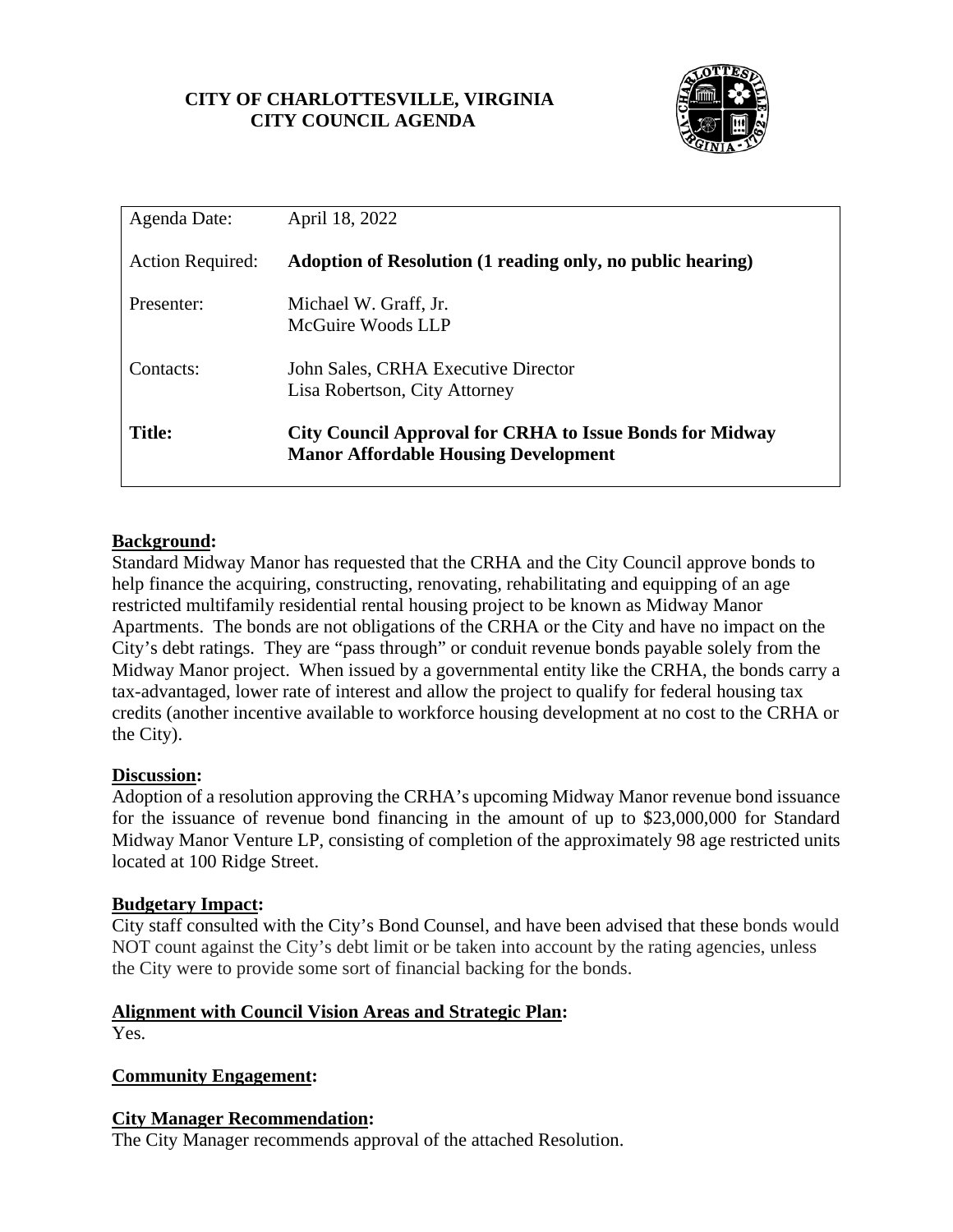*Suggested Motion: "I move the RESOLUTION Approving the issuance by the Charlottesville Redevelopment and Housing Authority of its up to \$23,000,000 multifamily revenue bonds for Standard Midway Manor Venture LP"*

# **Attachments**:

- Proposed Resolution for City Council's Approval
- Collected CRHA Materials, documenting CRHA's approval of the Bond Issue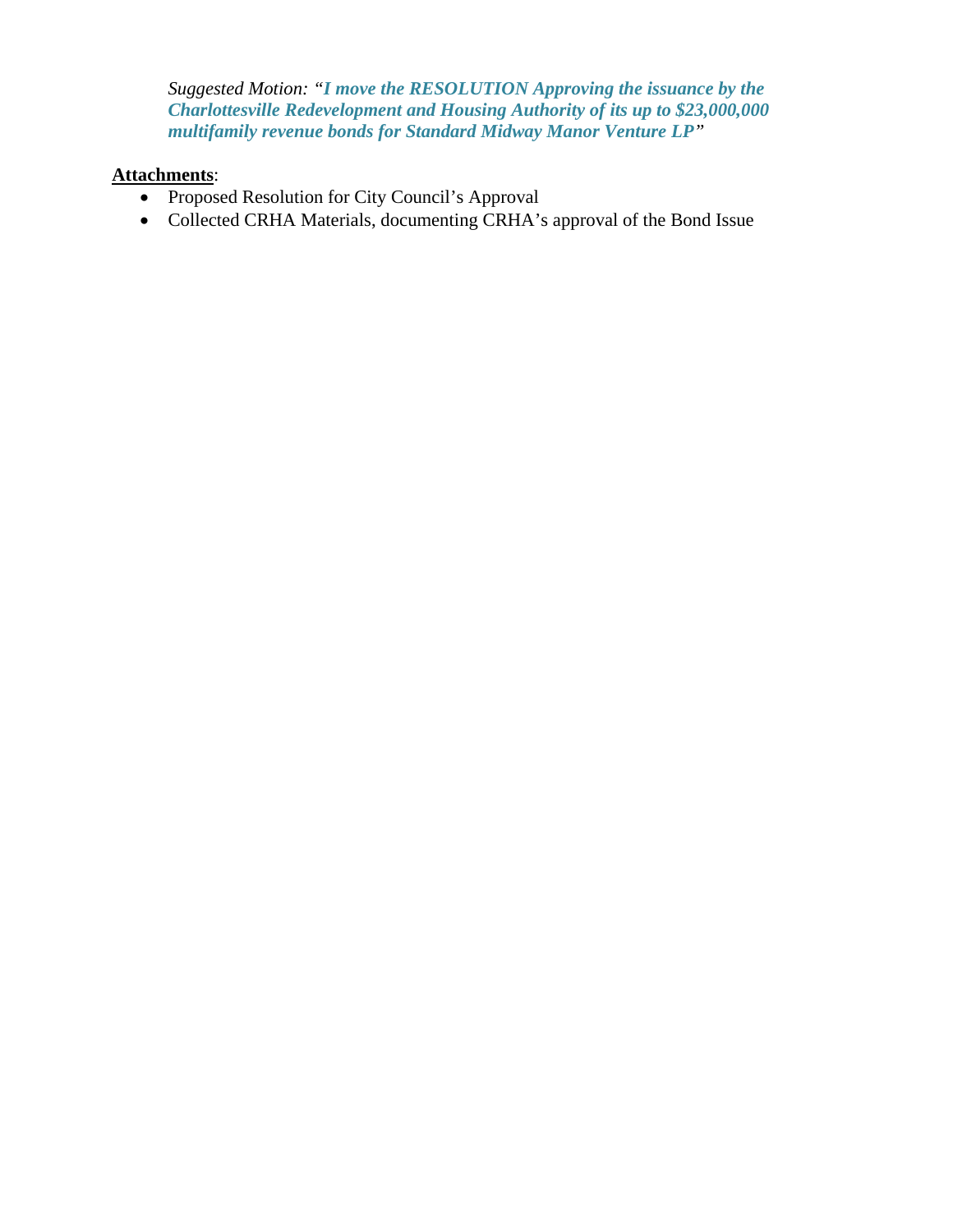#### **RESOLUTION**

#### **Approving the issuance by the Charlottesville Redevelopment and Housing Authority of its up to \$23,000,000 multifamily revenue bonds for Standard Midway Manor Venture LP**

WHEREAS the Charlottesville Redevelopment and Housing Authority (the "Authority") is authorized to advertise and hold public hearings relative to the issuance of private activity bonds; and

WHEREAS the Authority has considered the application of Standard Midway Manor Venture LP, a Virginia limited partnership (the "Applicant") requesting that the Authority issue up to \$23,000,000 of its revenue bonds (the "Bonds") to assist the Applicant or an entity affiliated with and controlled by, or under common ownership with, the Applicant (the Applicant or such resulting ownership entity hereinafter referred to as the "Borrower") in acquiring, constructing, renovating, rehabilitating and equipping an age restricted multifamily residential rental housing project to be known as Midway Manor Apartments, to consist of 94 one-bedroom units and 4 twobedroom units, to be located on approximately 2.32 acres of land located at 100 Ridge Street in Charlottesville, Virginia 22902 (the "Project"), including the financing of reserve funds as permitted by applicable law and the costs of issuance incurred in connection with the issuance of the Bonds. Based on representations of the Applicant, the Project is structured to meet the requirements of a qualified residential rental project within the meaning of Section 142(d) of the Internal Revenue Code of 1986, as amended (the "Code"). The Applicant has represented that the Project will be owned by the Borrower; and

WHEREAS the facilities related to the Project to be financed or refinanced with the Bonds are located in the City of Charlottesville, Virginia; and

WHEREAS, the City of Charlottesville, Virginia is the geographic jurisdiction that contains the site of the Project to be financed or refinanced with the Bonds ("Host") the City Council of the City of Charlottesville, Virginia (the "City Council") constitutes the governmental unit having jurisdiction of the Project Site, and Section 147(f) of the Code requires the City Council, as the governmental unit, to approve the issue; and

WHEREAS a copy of the Authority's resolution authorizing the issuance of the Bonds, a certificate of the public hearing (including a summary of statements expressed at the hearing) and a fiscal impact statement have been filed with the City Council; and

WHEREAS the Authority has recommended that the City Council approve the issuance of the Bonds;

NOW, THEREFORE, BE IT RESOLVED by the Council of the City of Charlottesville, THAT:

1. The City Council approves the issuance of the Bonds by the Authority for the benefit of the Borrower, to satisfy the requirements of Section 147(f) of the Code, to permit the Authority to assist in the financing of the Project.

2. The approval of the issuance of the Bonds does not constitute City Council's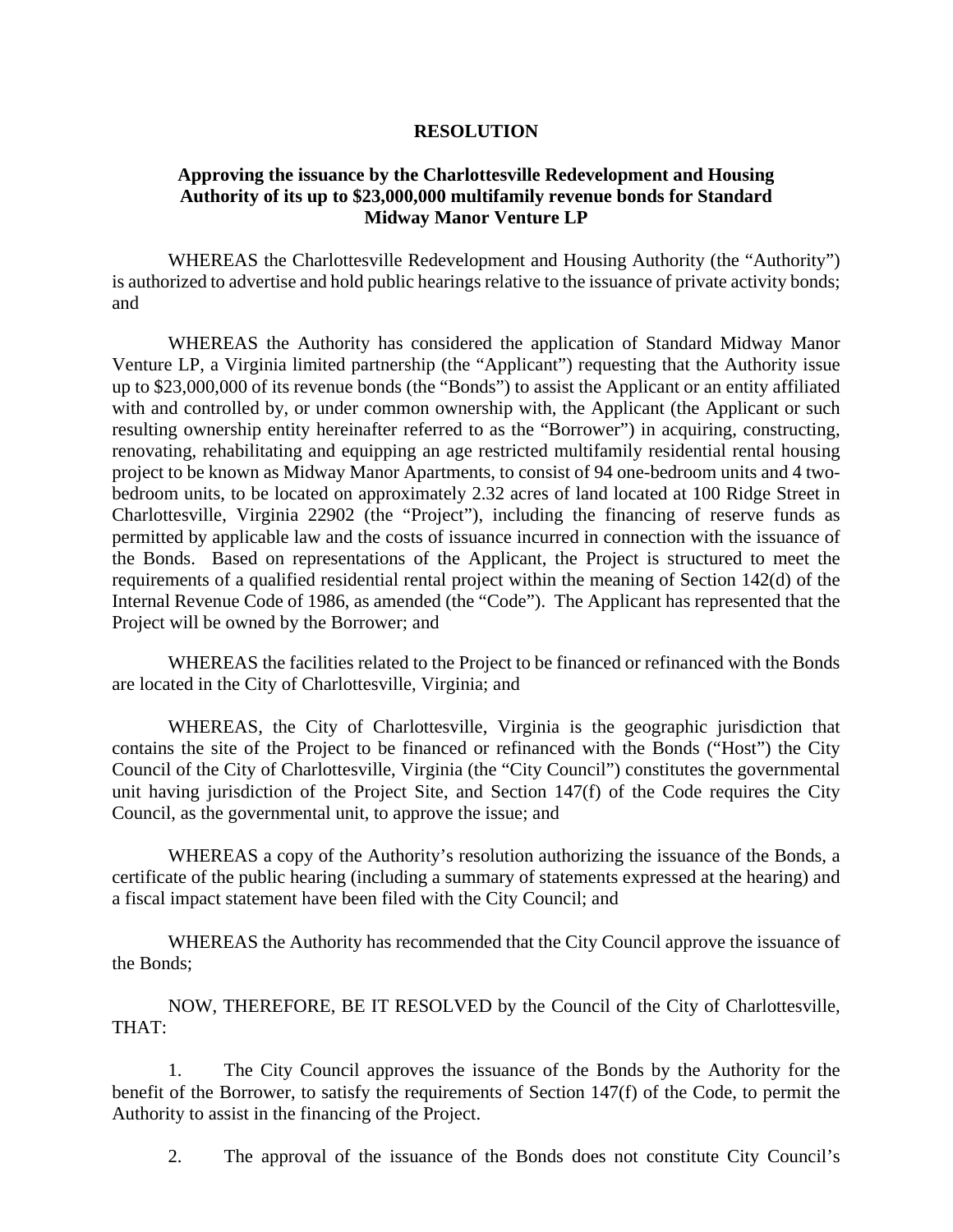endorsement to a prospective purchaser of the Bonds or the creditworthiness of the Project or the creditworthiness of the Borrower.

3. The Bonds shall provide that the City of Charlottesville, Virginia shall not be obligated to pay the Bonds or the interest thereon, or other costs incident thereto, and neither the full faith and credit nor the taxing power of the City of Charlottesville, Virginia is pledged to payment of the principal of the Bonds, or the interest thereon, or other costs incident thereto.

4. The Bonds shall provide that the Authority shall not be obligated to pay the Bonds or the interest thereon or other costs incident thereto except from the revenues and monies pledged thereto and that full faith and credit of the Authority shall not be pledged to the payment of the principal of the Bonds or the interest thereon or other costs incident thereto.

5. In adopting this resolution, the City of Charlottesville, Virginia, including its elected councilors, representatives, officers, employees and agents, shall not be liable for, and hereby disclaim all liability for, any damages to any person, direct or consequential, resulting from the Authority's failure to issue the Bonds for any reason.

5. This resolution shall take effect immediately upon its adoption.

The undersigned Clerk of the City Council of Charlottesville, Virginia certifies that the foregoing Resolution was adopted by the City Council on \_\_\_\_\_\_\_\_\_\_\_, 2022.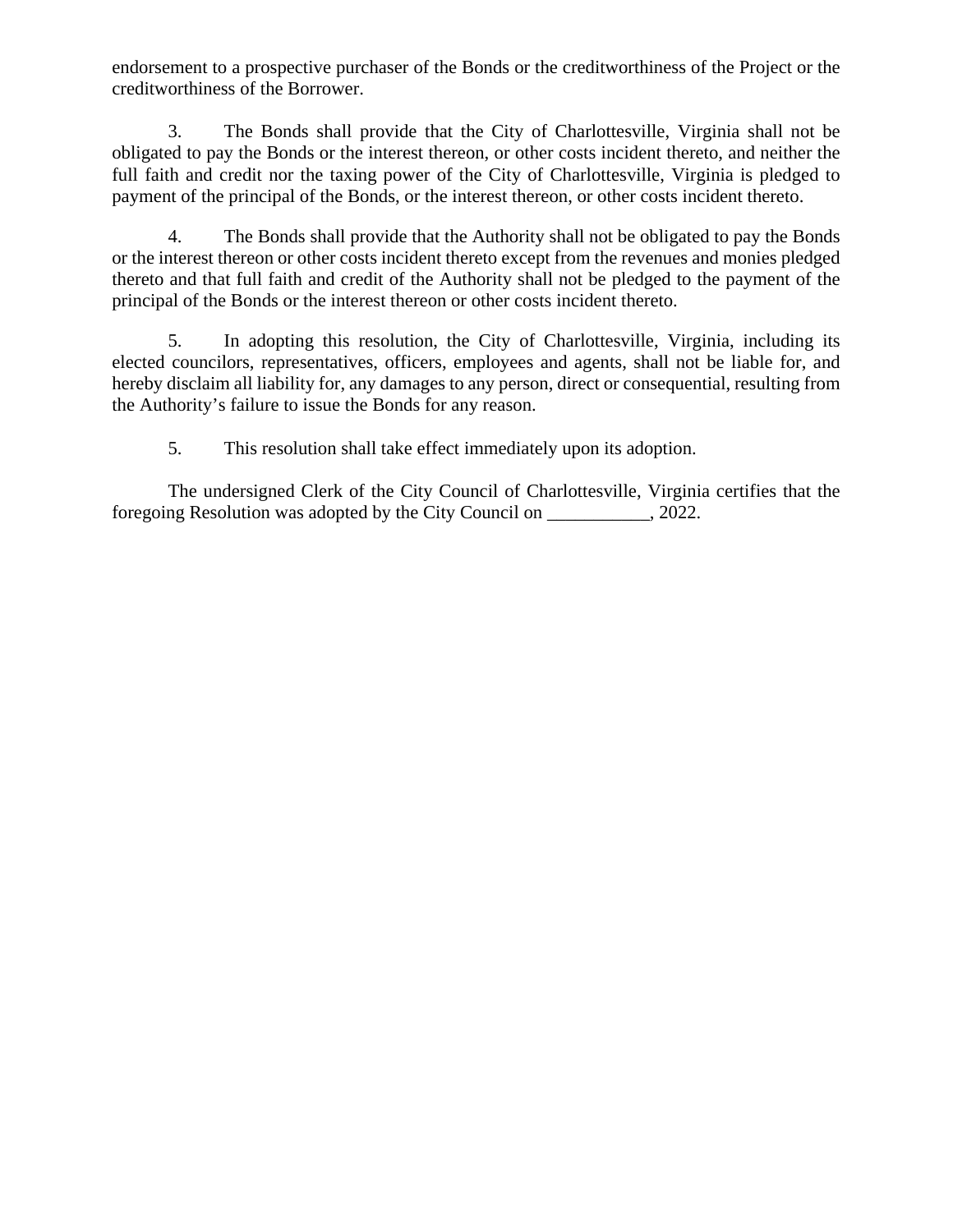#### **Charlottesville Redevelopment and Housing Authority** Proposed Financing for Standard Midway Manor Venture LP

Standard Midway Manor Ventnre LP, a Virginia limited partnership (the "Applicant"), has requested that the Charlottesville Redevelopment and Housing Authority (the "Authority") issue up to \$23,000,000 of its revenue bonds (the "Bonds") to assist the Applicant or an entity affiliated with and controlled by, or under common ownership with, the Applicant (the Applicant or such resulting ownership entity hereinafter referred to as the "Borrower") in acquiring, constructing, renovating, rehabilitating and equipping an affordable housing development to be known as Midway Manor Apartments, to consist of 94 one-bedroom units and 4 two-bedroom units, to be located on approximately 2.32 acres of land located at 100 Ridge Street in Charlottesville, Virginia 22902 (the "Project"), including the financing of reserve funds as permitted by applicable law and the costs of issuance incurred in connection with the issuance of the Bonds. The Project will meet the requirements of a qualified residential rental project within the meaning of Section 142(d) of the Internal Revenue Code of 1986, as amended. The Project will be owned by the Borrower.

As set forth in the resolution of the Authority attached as Exhibit C to the certificate described below (the "RBA Resolution"), the Authority has agreed to issue the Bonds as requested. The Authority has conducted a public hearing (the "Public Hearing") on the proposed financing of the Project and has recommended that you approve the issuance of the Bonds in satisfaction of the requirements set forth in Section 147(f) of the Internal Revenue Code of 1986, as amended, and Section 15.2-4906 of the Code of Virginia of 1950, as amended (the "Virginia Code").

Attached hereto is (1) a certificate evidencing the conduct of the Public Hearing and adoption of the RHA Resolution, (2) the fiscal impact statement required pursuant to Virginia Code Section 15.2-4907, (3) a summary of the comments expre the Public Hearing and (4) the form of resolution suggested by counsel to eviden **BactPatoval.** 

cery Secretary, Charlottesville Redevelopment and Aousing Authority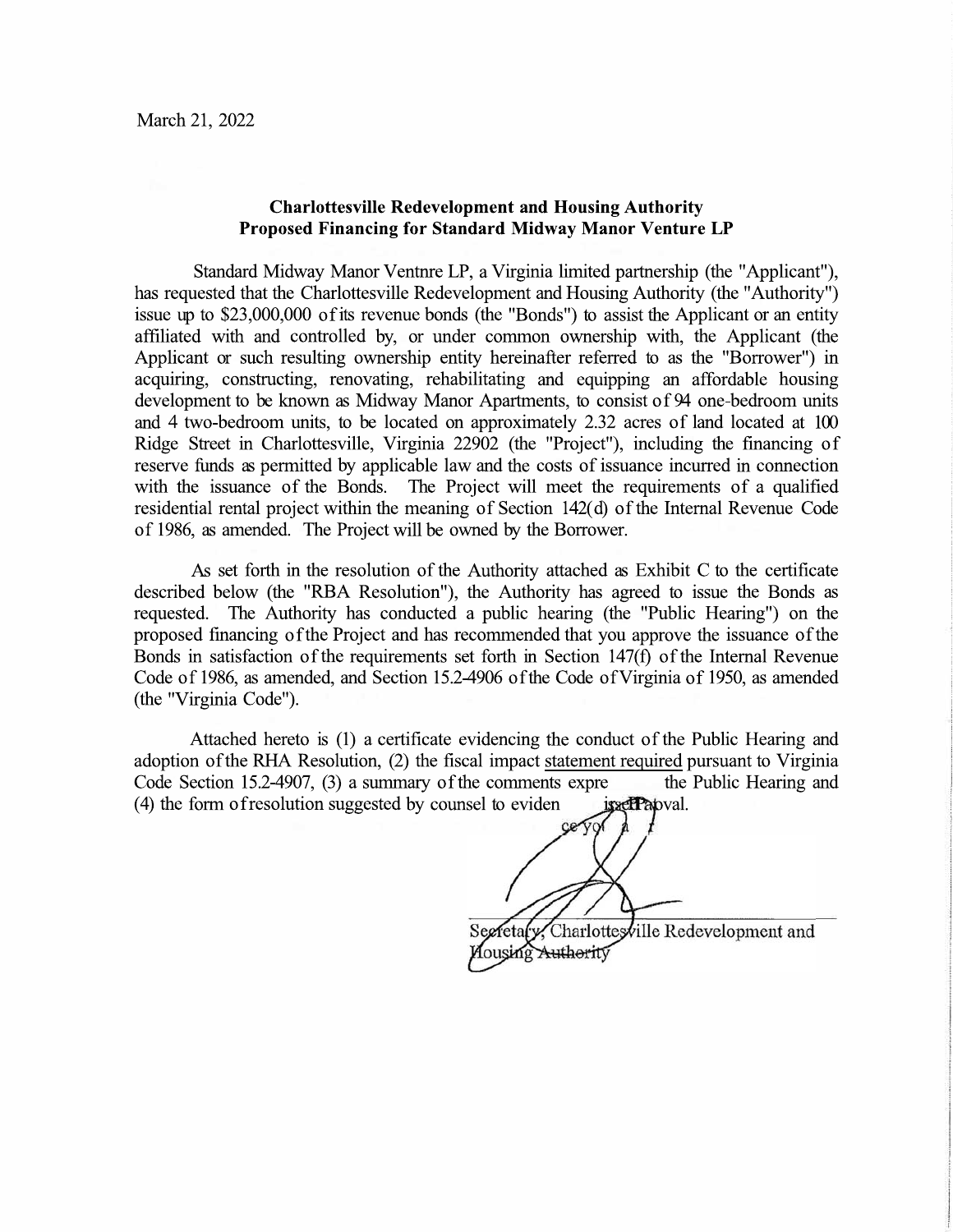#### **CERTIFICATE**

The undersigned Secretary of the Charlottesville Redevelopment and Housing Authority (the "Authority") certifies as follows:

 $\mathbf{1}$ . A meeting of the Authority was duly called and held at 5:00 p.m. on February 28, 2022 pursuant to proper notice given to each commissioner of the Authority before such meeting. The meeting was open to the public. The time of the meeting and the foregoing arrangements provided a reasonable opportunity for persons of differing views to participate and be heard.

 $2.$ The Chair announced the commencement of a public hearing on the application of Standard Midway Manor Venture LP and that a notice of the hearing was published once a week for two successive weeks in a newspaper having general circulation in Charlottesville, Virginia (the "Notice"), with the second publication appearing not less than seven days nor more than twenty-one days prior to the hearing date. A copy of the Notice has been filed with the records of the Authority and is attached as Exhibit A.

3. A summary of the statements made at the public hearing is attached as Exhibit B.

 $\overline{4}$ . Attached as Exhibit C is a true, correct and complete copy of a resolution ("Resolution") adopted at such meeting of the Authority by a majority of the commissioners present at such meeting. The Resolution constitutes all formal action taken by the Authority at such meeting relating to matters referred to in the Resolution. The Resolution has not been repealed, revoked, rescinded or amended and is in full force and effect on this date.

WITNESS my hand and the seal of the Authority, this day of February, 2022.

Charlottesville Secretary Redevelopment and Housing Anthority

[SEAL]

Exhibits: A - Copy of Certified Notice **B** - Summary of Statements C - Resolution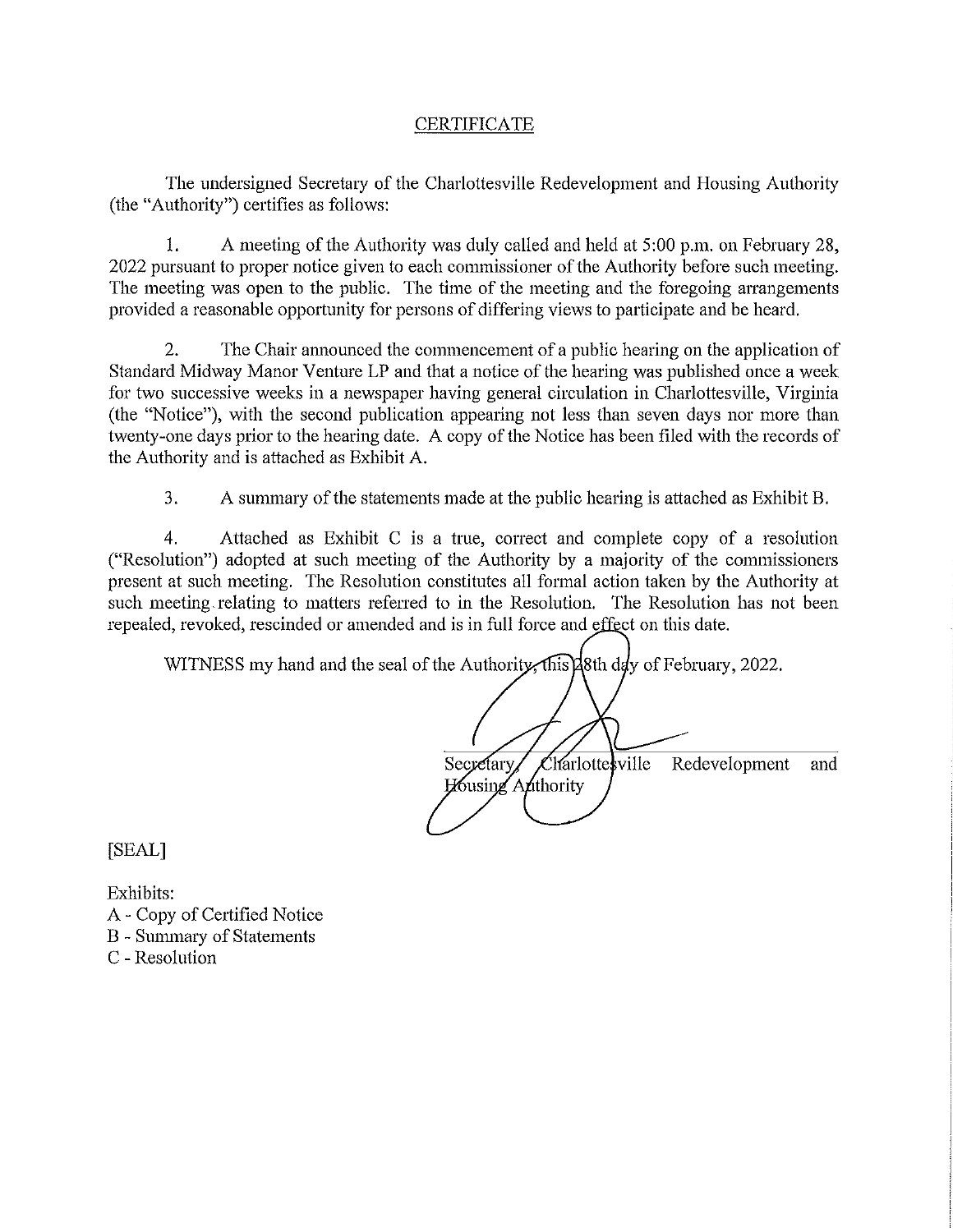

**Advertising Affidavit** 

**Account Number** 

6050832

P.O. Box 9030 Charlottesville, Virginia 22906 (434) 978-7215

Date

**February 21, 2022** 

MCGUIRE WOODS LLP **GATEWAY PLAZA** 800 EAST CANAL STREET RICHMOND, VA 23219

| Date<br>Category                                                                                                                                                                                                                                                                                                                                                                                                                                                                                                                                                                                                                                                                                                                                                                                                                                                                                                                                                                                                                                                                                                                                                                                                                                                                                                                                                                                                                                                                                                                                                                                                                                                                                                                                                                                                                                                                                                                                                                                                                                                                                                                                                                                                                                                                                                                                                                                                                                                                                                                                                                                                                                                                                                                                                                                                                                                                                                                                                                                                                                                                                                                                                                                                                                        | Description                                                                                                                                                                                                                                                                                                                                                                                                                                                                                                                        | Ad Size                       | <b>Total Cost</b> |
|---------------------------------------------------------------------------------------------------------------------------------------------------------------------------------------------------------------------------------------------------------------------------------------------------------------------------------------------------------------------------------------------------------------------------------------------------------------------------------------------------------------------------------------------------------------------------------------------------------------------------------------------------------------------------------------------------------------------------------------------------------------------------------------------------------------------------------------------------------------------------------------------------------------------------------------------------------------------------------------------------------------------------------------------------------------------------------------------------------------------------------------------------------------------------------------------------------------------------------------------------------------------------------------------------------------------------------------------------------------------------------------------------------------------------------------------------------------------------------------------------------------------------------------------------------------------------------------------------------------------------------------------------------------------------------------------------------------------------------------------------------------------------------------------------------------------------------------------------------------------------------------------------------------------------------------------------------------------------------------------------------------------------------------------------------------------------------------------------------------------------------------------------------------------------------------------------------------------------------------------------------------------------------------------------------------------------------------------------------------------------------------------------------------------------------------------------------------------------------------------------------------------------------------------------------------------------------------------------------------------------------------------------------------------------------------------------------------------------------------------------------------------------------------------------------------------------------------------------------------------------------------------------------------------------------------------------------------------------------------------------------------------------------------------------------------------------------------------------------------------------------------------------------------------------------------------------------------------------------------------------------|------------------------------------------------------------------------------------------------------------------------------------------------------------------------------------------------------------------------------------------------------------------------------------------------------------------------------------------------------------------------------------------------------------------------------------------------------------------------------------------------------------------------------------|-------------------------------|-------------------|
| 03/02/2022<br><b>Legal Notices</b>                                                                                                                                                                                                                                                                                                                                                                                                                                                                                                                                                                                                                                                                                                                                                                                                                                                                                                                                                                                                                                                                                                                                                                                                                                                                                                                                                                                                                                                                                                                                                                                                                                                                                                                                                                                                                                                                                                                                                                                                                                                                                                                                                                                                                                                                                                                                                                                                                                                                                                                                                                                                                                                                                                                                                                                                                                                                                                                                                                                                                                                                                                                                                                                                                      | NOTICE OF PUBLIC HEARING OF CHARLOTTESVILLE RED                                                                                                                                                                                                                                                                                                                                                                                                                                                                                    | 2x47L                         | 860.80            |
| NOTICE OF PUBLIC HEARING OF CHARLOTTESYMLE REDEVELOPMENT<br>ANO HOUSING AUTHORITY ON PROPOSED<br>REVENUE BOND FIKANCING FOR STAKOARD MIDWAY ALANOR VENTURE LP<br>Holice is nereby given that the Charlottesville Recevelopment and Housing<br>Authority (the "Authority"), whose mailing address is 1000 1st Street S, Char-<br>lottesville, VA 2292, will hold a public hearing on the application of Standard<br>Hidway Harox Venture LP (the "Applicant"), a Vrginia Imited partnership<br>whose business address is 1901 Avenue of the Stars, Suite 395, Los Angeles,<br>CA 90067. The Applicant has requested the Authority issues up to \$23,000,000 of its revenue bonds (the "Bonds"), in one or more series of qualified residen-<br>tial rental bonds, at one time or from time to time pursuant to a plan of fi-<br>rance, to assist the Applicant in financing or refinancing a portion of the<br>costs of acquiring, constructing, renovating, rehabilitating and equipping an<br>age restricted affordable housing development to be known as Michay Man-<br>or Apartments, to coosist of 94 one bedroom units and 4 two-bedroom units.<br>to be located on approximately 2.32 acres of land located at 100 Ridge Street<br>In Charlottes ville, Virginia 22502 (the "Project"). The Project will meet the re-<br>quirements of a qualified residential rental project within the meaning of Sec-<br>tion 142(d) of the Internal Revenue Code of 1936, as amended (the "Code").<br>The Project will be connect by the Applicant or an entity affiliated with and control between the common ownership with the Applicant.<br>The ISSUANCE OF THE BONDS AS REQUESTED BY THE APPLICANT WILL HOT THE ISSUANCE OF THE BO<br>CONSTITUTE A DEBT OR PLEDGE OF THE FAITH AND CREDIT OF THE COMMON-<br>WEALTH OF VIRGINIA OR ANY OTHER POLITICAL SUBDIVISION THEREOF, IN-<br>CLUDING THE AUTHORITY AND CHARLOTTESVILLE, VIRGINIA, AND NEITHER<br>THE FAITH AND CREDIT HOR THE TAXING POWER OF THE COMMONWEALTH<br>OF VIRGINIA OR ANY POLITICAL SUBDIVISION THEREOF, INCLUDING CHARLOT-<br>TESVILLE, VIRGINIA, WILL BE PLECKED TO THE PAYMENT OF SUCH BONDS<br>BUT WILL BE PAYABLE SOLELY FROM THE REVENUES DERIVED FROM THE AP-<br>PUCANT AND PLEDGED TO THE PAYMENT THEREOF.<br>The public hearing, which may be continued or adjourned, will be held at 6:00<br>o'clock p.m. on Monday, February 28, 2022, before the Arthority. Due to the<br>orgoing COVID-19 pandemic, in accordance with applicable law, the public<br>hearing will be conducted electronically as described below.<br>Any person interested in the issuance of the Bonds or the facilities to be fi-<br>nanced or refinanced with the bond proceeds may participate in the public<br>hearing and present his or her views. The public hearing may be accessed via<br>https://www.charlottesville.gov/calendar or by telephone number 1-814-814-<br>8414, PIN Code 1533568.<br>This notice is published, and the public hearing is being held by or on behalf<br>of the Authority as Issuer of the proposed revenue bonds, as required by Sec-<br>than 141(f) of the Code and the regulations promulgated thereunder.<br>CHARLOTTESVILLE REDEVELOPMENT AND HOUSING AUTHORITY | <b>Publisher of the</b><br><b>Daily Progress</b><br>This is to certify that the attached NOTICE OF PUBLIC HEARING was<br>published by the Daily Progress in the city of Charlottesville, in<br>the State of Virginia, on the following dates:<br>02/14, 02/21/2022<br>The First insertion being given  02/14/2022<br>Newspaper reference: 0001306570<br>Sworn to and subscribed before me this Monday, February 21, 2022<br>Notary Public<br>Linh Thuy Le<br>Notary Public<br>Commonwealth of Virginia<br><b>State of Virginia</b> | <b>Billing Representative</b> |                   |
|                                                                                                                                                                                                                                                                                                                                                                                                                                                                                                                                                                                                                                                                                                                                                                                                                                                                                                                                                                                                                                                                                                                                                                                                                                                                                                                                                                                                                                                                                                                                                                                                                                                                                                                                                                                                                                                                                                                                                                                                                                                                                                                                                                                                                                                                                                                                                                                                                                                                                                                                                                                                                                                                                                                                                                                                                                                                                                                                                                                                                                                                                                                                                                                                                                                         | Reg. No. 7953581<br><b>County of Hanover</b><br>My Comm. Expires Nov. 30, 2025                                                                                                                                                                                                                                                                                                                                                                                                                                                     |                               |                   |
|                                                                                                                                                                                                                                                                                                                                                                                                                                                                                                                                                                                                                                                                                                                                                                                                                                                                                                                                                                                                                                                                                                                                                                                                                                                                                                                                                                                                                                                                                                                                                                                                                                                                                                                                                                                                                                                                                                                                                                                                                                                                                                                                                                                                                                                                                                                                                                                                                                                                                                                                                                                                                                                                                                                                                                                                                                                                                                                                                                                                                                                                                                                                                                                                                                                         | My Commission expires <b>Commission</b>                                                                                                                                                                                                                                                                                                                                                                                                                                                                                            |                               |                   |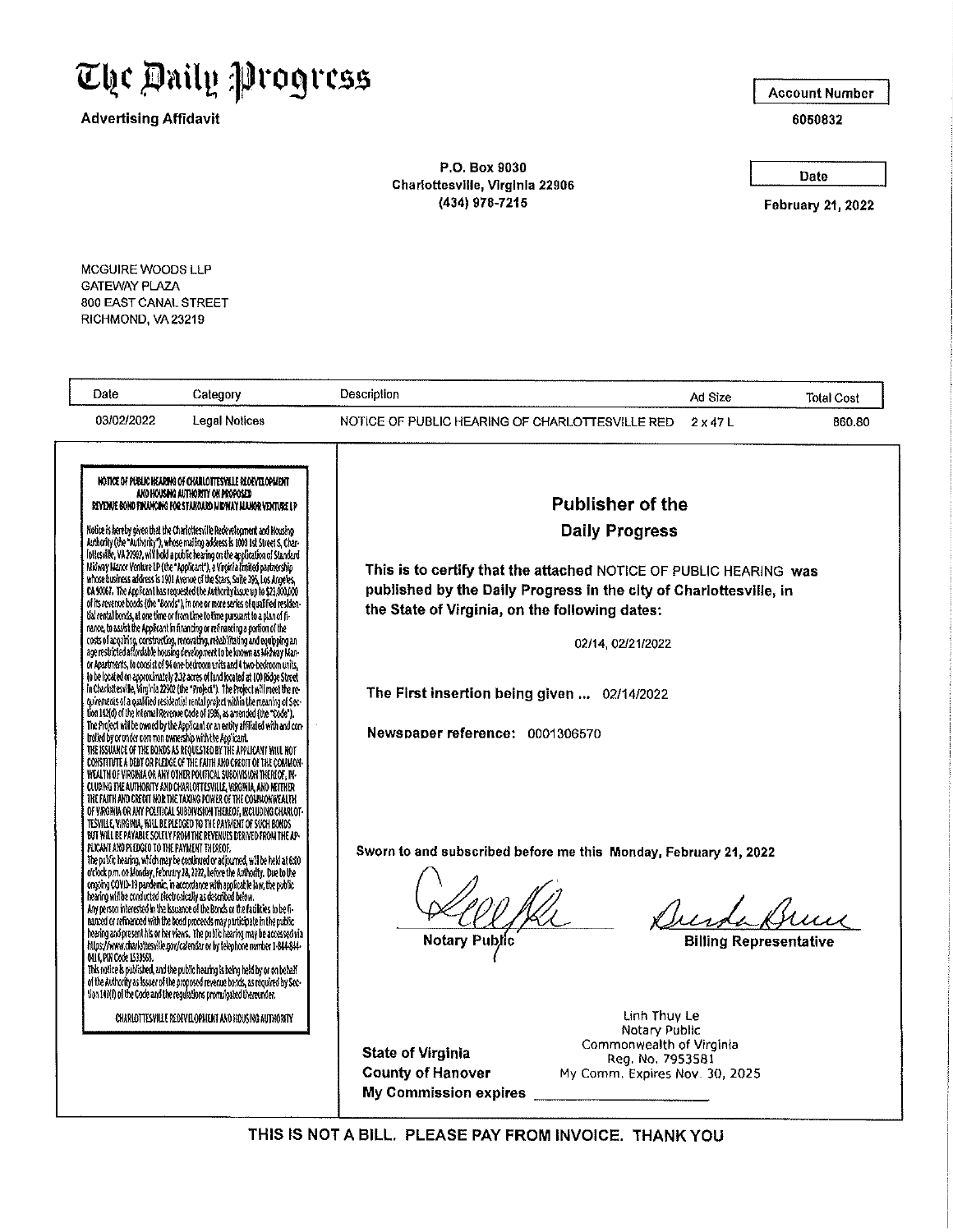# CHARLOTTESVILLE REDEVELOPMENT & **HOUSING AUTHORITY**

P.O. BOX 1405

CHARLOTTESVILLE, VIRGINIA 22902

TELEPHONE/TTY/711: (434) 326-4748 FAX: (434) 971-4797

www.cvillerha.com

#### **CRHA RESOLUTION #1437**

#### **RESOLUTION OF THE CHARLOTTESVILLE** REDEVELOPMENT AND HOUSING AUTHORITY **AUTHORIZING AND APPROVING THE**  $\lambda$  $\mathcal{C}$ ISSUANCE OF UP TO \$23,000,000 MULTIFAMILY **REVENUE BONDS FOR MIDWAY MANOR APARTMENTS.**

#### **RECITALS**

A. The Charlottesville Redevelopment and Housing Authority (the "Authority") is empowered. pursuant to the Virginia Housing Authorities Law, Chapter 1, Title 36 (the "Act") of the Code of Virginia of 1950, as amended (the "Virginia Code"), to issue its bonds for the purpose, among others, of financing the Plan of Finance (as hereinafter defined), located within the territorial boundaries of the City of Charlottesville, Virginia (the "City").

B. To further the Act's purposes, at the request of Standard Midway Manor Venture LP, a Virginia limited partnership (the "Applicant"), the Authority has determined to issue and sell its Multifamily Revenue Bonds in a principal amount not in excess of \$23,000,000 (the "Bonds"), pursuant to the Act, for the purpose of assisting the Applicant or an entity affiliated with and controlled by, or under common ownership with, the Applicant (the Applicant or such resulting ownership entity hereinafter referred to as the "Borrower") in financing or refinancing a portion of the costs of acquiring, constructing, renovating, rehabilitating and equipping an age restricted multifamily residential rental housing project to be known as Midway Manor Apartments, to consist of 94 one-bedroom units and 4 two-bedroom units, to be located on approximately 2.32 acres of land located at 100 Ridge Street in Charlottesville, Virginia 22902 (the "Project"), including the financing of reserve funds as permitted by applicable law and the costs of issuance incurred in connection with the issuance of the Bonds. Based on representations of the Applicant, the Project is structured to meet the requirements of a qualified residential rental project within the meaning of Section 142(d) of the Internal Revenue Code of 1986, as amended. The Applicant has represented that the Project will be owned by the Borrower.

C. Based on the representations of the Applicant and the information submitted concerning the Project. the Authority has determined that the issuance and sale of the Bonds will benefit the inhabitants of Charlottesville, Virginia and the Commonwealth by promoting their health, welfare, convenience and prosperity.





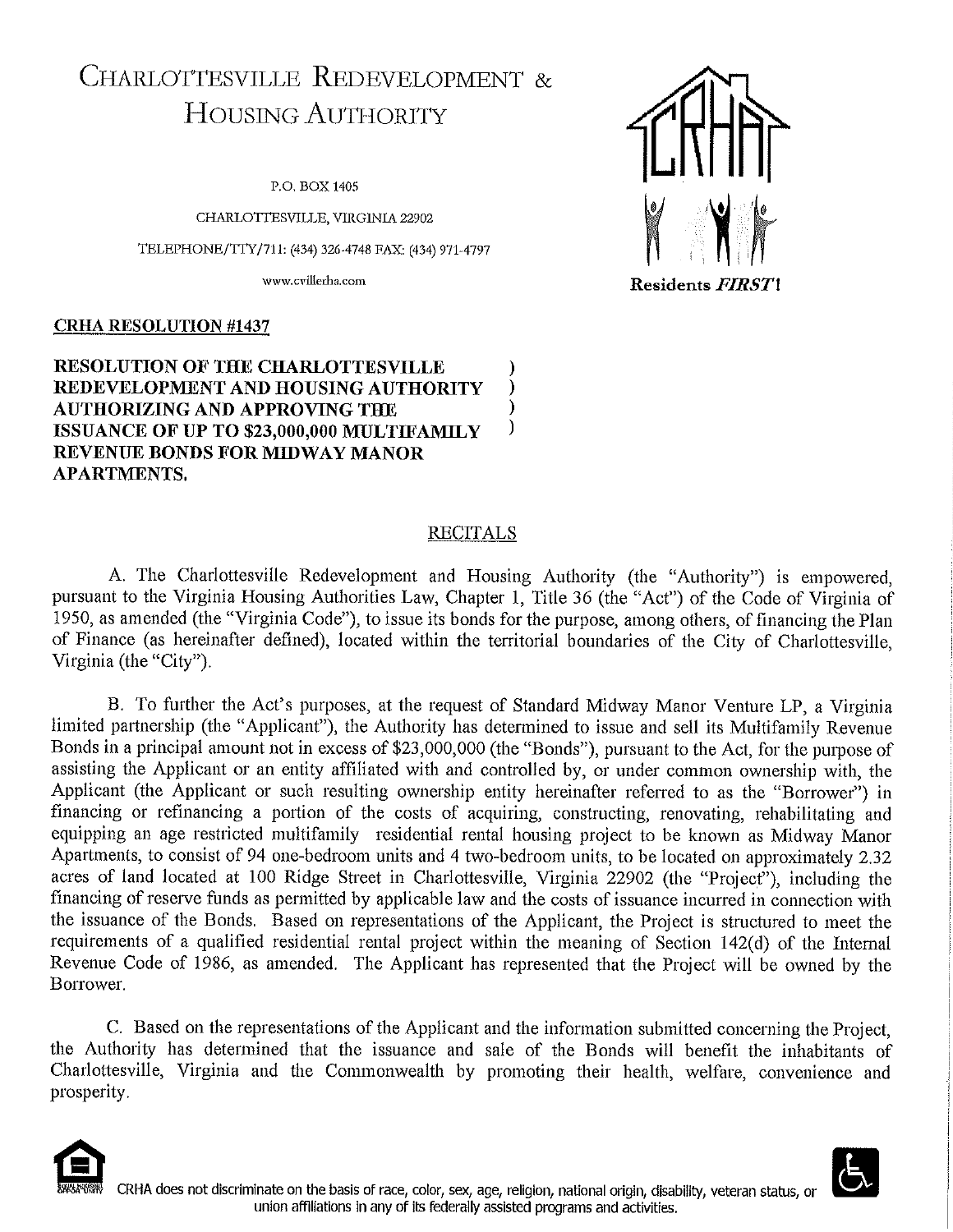# NOW, THEREFORE, BE IT RESOLVED BY THE CHARLOTTESVILLE REDEVELOPMENT AND HOUSING AUTHORITY OF CHARLOTTESVILLE, VIRGINIA THAT:

 $\mathbf{1}$ . The foregoing recitals are approved by the Authority and are incorporated in, and deemed a part of, this resolution.

Based on the representations of the Applicant and the information submitted concerning the  $2.$ Project, it is hereby found and determined that the Project will further the public purposes of the Act by promoting the health and welfare of the Commonwealth, the City of Charlottesville. Virginia and their citizens.

 $\overline{3}$ . Based on the representations of the Applicant and the information concerning the Project, it is hereby found and determined that the facilities which are the subject of the Project will constitute facilities for use primarily as safe and affordable single or multifamily residences, as described in the Act.

4. To induce the Borrower to acquire, construct, renovate, rehabilitate and equip the facilities which are the subject of the Project as safe and affordable single or multifamily residences within the meaning of the Act, the Authority hereby agrees, subject to approvals required by applicable law, to assist the Borrower in financing the Project by undertaking the issuance of (and hereby declares its official intent to issue) the Bonds in an aggregate principal amount not to exceed \$23,000,000 upon terms and conditions as shall be mutually agreeable to the Authority and the Borrower. The Bonds will be issued pursuant to documents as shall be satisfactory to the Authority and its counsel. The Bonds may be issued in one or more series at one time or from time to time, but in no event later than December 31, 2023, pursuant to the terms of a subsequent resolution or resolutions adopted by the Authority.

5. It having been represented by the Applicant to the Authority that it is necessary to proceed with the financing of the Project, the Authority hereby agrees that the Borrower may proceed with the plans for the Project, enter into contracts related to the financing of the Project and take such other steps as it may deem appropriate in connection therewith, provided that nothing herein shall be deemed to authorize the Borrower to obligate the Authority without its consent in each instance to the payment of any moneys or the performance of any acts in connection with the Project or any portion thereof. The Authority agrees that the Borrower may be reimbursed from the proceeds of the Bonds for all expenditures and costs so incurred by it, provided such expenditures and costs are properly reimbursable under the Act and applicable federal laws.

6. The Authority hereby designates McGuireWoods LLP, Tysons, Virginia, to serve as bond counsel and hereby appoints such firm to supervise the proceedings and approve the issuance of the Bonds.

7. As a condition of the issuance of the Bonds by the Authority, the Borrower shall agree in the Bond Documents to indemnify and save harmless the Authority, its commissioners, officers, directors, employees and agents from and against all liabilities, obligations, claims, damages, penalties, losses, costs and expenses in any way connected with the issuance and sale of the Bonds.

8. All costs and expenses in connection with the financing of the Project, including the fees and expenses of the Authority (including, without limitation, any application fee and origination fee or annual fee. as applicable), bond counsel, and counsel for the Authority shall be paid from the proceeds of the Bonds (but only to the extent permitted by applicable law) or from moneys provided by the Borrower. If for any reason the Bonds are not issued, it is understood that all such fees and expenses shall be paid by the Borrower and that the Authority shall have no responsibility therefor.

9. In adopting this resolution the Authority intends to evidence its "official intent" to reimburse Project expenditures with proceeds from the issuance of the Bonds within the meaning of Treasury Regulations Section 1.150-2.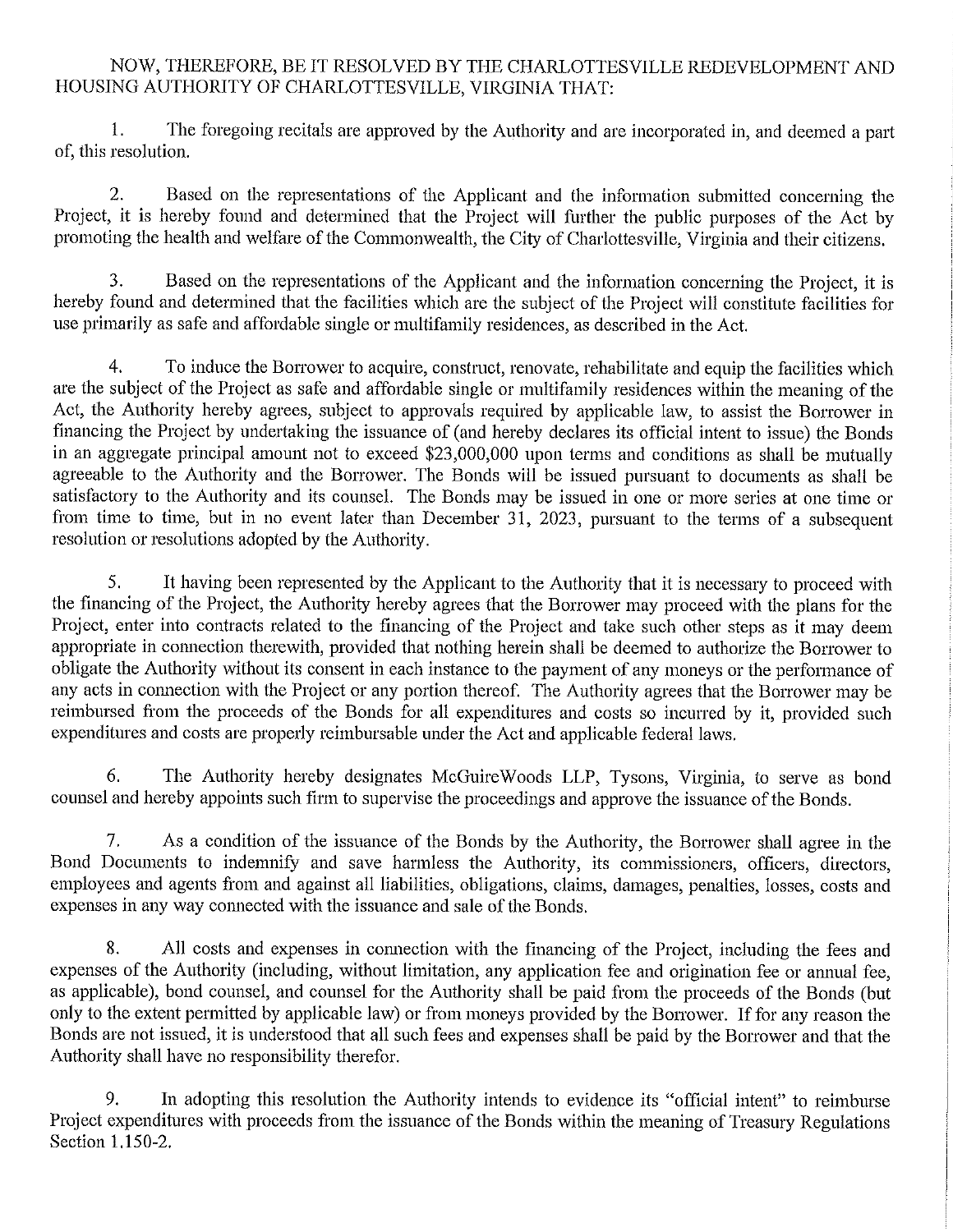$10.$ The Chair, the Vice Chair, the Secretary/Treasurer of the Authority, any Assistant Secretary of the Authority, or the designee of any of them, any of whom may act alone, are hereby authorized to request an allocation or allocations of the State Ceiling (as defined in Section 15.2-5000 of the Virginia Code) in accordance with the applicable provisions of the Virginia Code and any regulations or executive orders issued thereunder. All costs incurred by the Authority, if any, in connection with such proceeding shall be paid for by the Borrower.

11. No bonds may be issued pursuant to this resolution until such time as (a) the issuance of the bonds has been approved by the City Council of Charlottesville, Virginia and (b) the bonds have received an allocation or allocations of the State Ceiling in accordance with the applicable provisions of the Virginia Code and any regulations or executive orders issued thereunder.

12. The Bonds shall be limited obligations of the Authority and shall be payable solely out of revenues, receipts and payments specifically pledged therefor. Neither the commissioners, directors, officers, agents or employees of the Authority, past, present and future, nor any person executing the Bonds, shall be liable personally on the Bonds by reason of the issuance thereof. The Bonds shall not be deemed to constitute a general obligation debt or a pledge of the faith and credit of the Commonwealth or any political subdivision thereof, including the Authority or the Council of the City (the "City Council") (and the Bonds shall so state on their face), and neither the Commonwealth nor any such political subdivision thereof shall be generally liable thereon, nor in any event shall the Bonds be payable out of any funds or properties other than the special funds and sources provided therefor. Neither the faith and credit nor the taxing power of the Commonwealth, or any political subdivision thereof, shall be pledged to the payment of the principal of the Bonds or the interest thereon or other costs incident thereto. The Bonds shall not constitute an indebtedness within the meaning of any constitutional or statutory debt limitation or restriction.

13. The Authority (including its commissioners, officers, directors, employees and agents) shall not be liable and hereby disclaims all liability to the Borrower and all other persons or entities for any damages, direct or consequential, resulting from the issuance of the Bonds or failure of the Authority to issue the Bonds for any reason. The Authority's agreement to exercise its powers to issue the Bonds as requested by the Borrower is contingent upon the satisfaction of all legal requirements and the Authority shall not be liable and hereby disclaims all liability to the Borrower for any damages, direct or consequential, resulting from the Authority's failure to issue Bonds for the Project for any reason, including but not limited to, the failure of the City Council to approve the issuance of the Bonds.

14. The Applicant, by receiving the benefit of this resolution, has agreed that the Borrower will cause the documents executed in connection with the issuance of the bonds to contain a covenant, in form and substance satisfactory to the Authority and its counsel, substantially to the effect that the Borrower will agree to pay to the Authority an annual administrative fee which shall be due and payable on the date of issuance of the Bonds and on each annual anniversary date thereof until payment in full of the Bonds, which shall be 1/8 of 1% of the outstanding principal amount of the Bonds.

15. The Authority recommends that the City Council approve the issuance of the Bonds.

16. No Bonds may be issued pursuant to this resolution until such time as the issuance of the Bonds has been approved by the City Council.

17. The approval of the issuance of the Bonds does not constitute an endorsement to a prospective purchaser of the Bonds of the creditworthiness of the Project or the Borrower.

18. This resolution shall take effect immediately upon its adoption.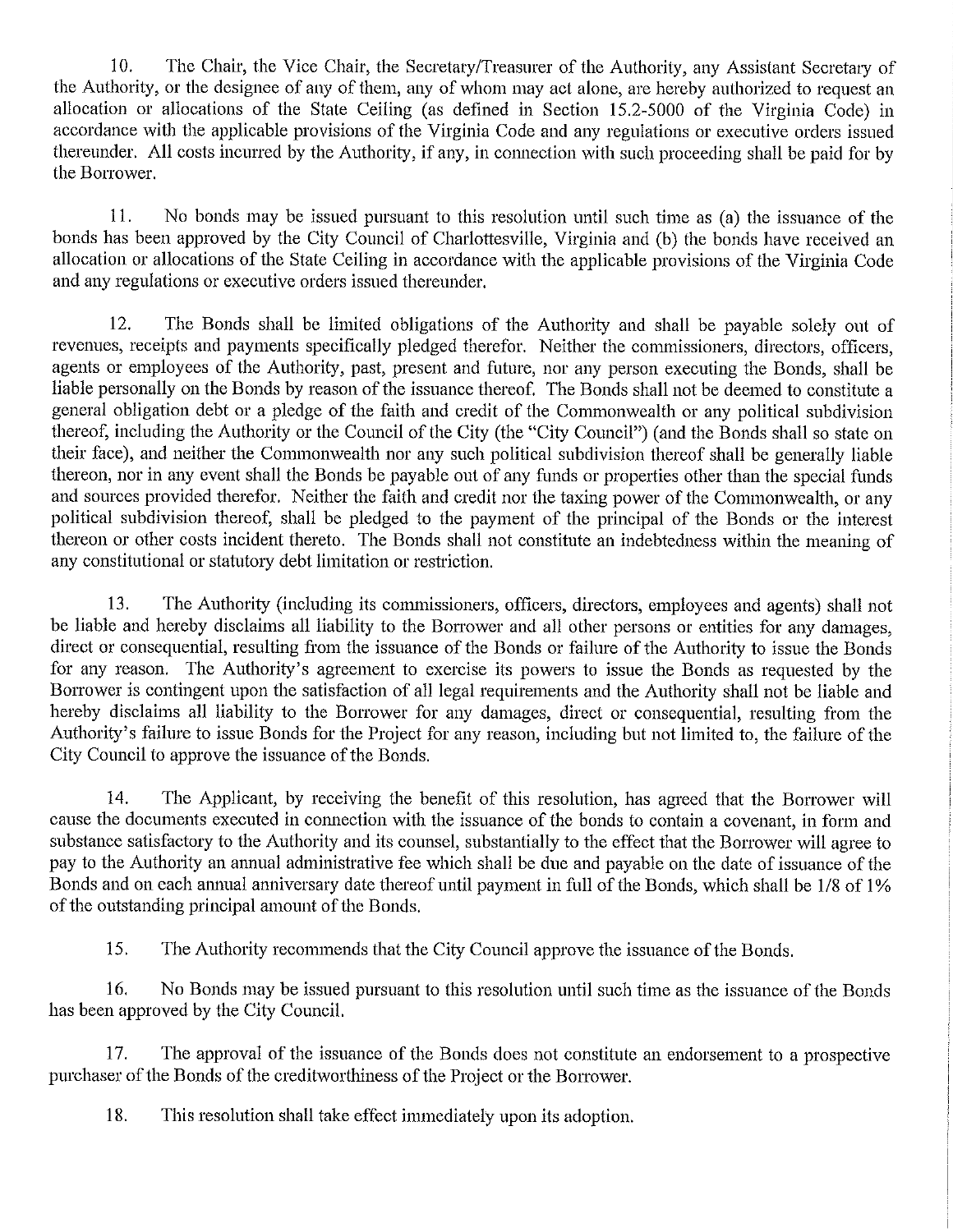# RESOLVED THIS TWENTY-EIGHTH DAY OF FEBRUARY 2022 BY THE CRHA BOARD OF **COMMISSIONERS.**

a Leve P. Henry

John M Sales, CRHA Secretary